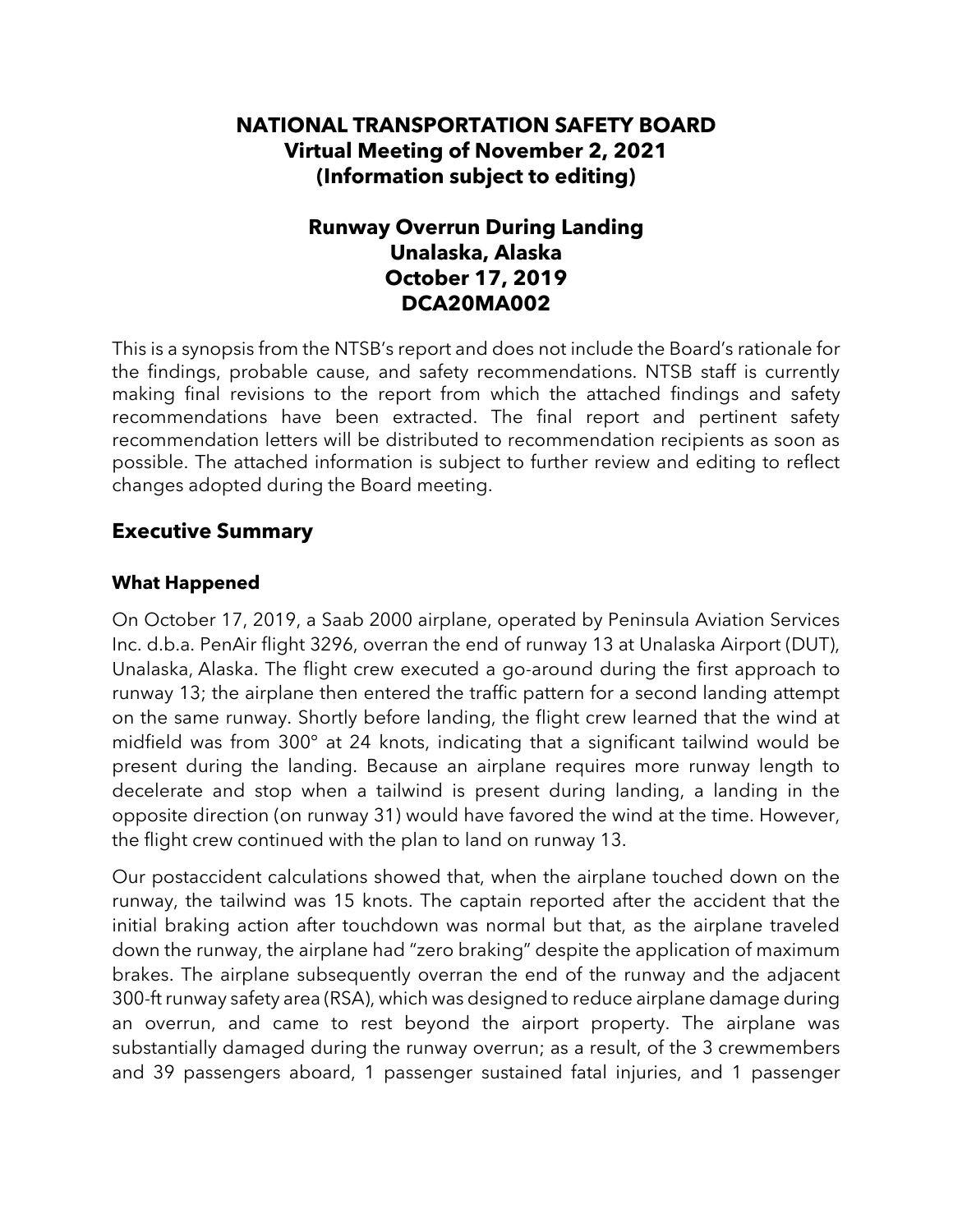sustained serious injuries. Eight passengers sustained minor injuries, most of which occurred during the evacuation, and the remaining 32 occupants were not injured.

## **What We Found**

Postaccident examination of the airplane's antiskid brake system found that the wire harnesses for the left main landing gear (MLG) wheel speed transducers were incorrectly routed; the harness that should have been routed to the left inboard wheel was instead routed to the left outboard wheel (and vice versa). As a result of the incorrect (crossed) wiring, the antiskid system performance was substantially compromised. Specifically, during most of the landing rollout, the left outboard tire was in a skid. However, because of the crossed wiring, the antiskid system perceived that the left inboard wheel was skidding and released the brake pressure to that wheel and the right inboard wheel (due to the paired-wheel design of the antiskid system). The system also perceived that the left outboard wheel was operating properly, even though the tire was skidding. As a result, the left outboard tire continued to skid and then burst, causing an additional loss of MLG wheel braking.

The incorrect wheel speed transducer wiring most likely occurred during the overhaul of the left MLG at the landing gear manufacturer's facility in January 2017, more than 2.5 years before the accident. This cross-wiring condition was not discovered until after the accident in part because the airplane was not in revenue service between the time of left MLG overhaul and PenAir's first revenue flight in June 2019. Also, the antiskid system does not generate a fault based on incorrect wiring. For a cross-wiring condition to potentially be detected, a significant skid event would have to occur for more than 2 seconds (based on the antiskid system's logic) and not be relieved. Saab's design of the wheel speed transducer wire harnesses did not consider that the harnesses could be incorrectly installed during maintenance and overhaul. In addition, three incidents that we investigated showed the potential for cross-wiring of antiskid system components in other airplane types.

The airplane should have had the landing performance capability to stop within the landing distance available on runway 13 or the RSA distance given the airplane's energy state, MLG touchdown location, environmental conditions, and runway surface conditions. However, the Saab 2000 could not tolerate the loss of MLG wheel braking in excess of 50%. Thus, the combined loss of left and right inboard and left outboard MLG wheel braking prevented the flight crew from stopping the airplane on the runway.

During postaccident interviews, the flight crewmembers stated that they were aware of the airplane manufacturer's 15-knot tailwind limit but thought that the reported wind direction and speed (300° at 24 knots) did not warrant a change of the runway for landing. The flight crew's continuation with the planned landing on runway 13 despite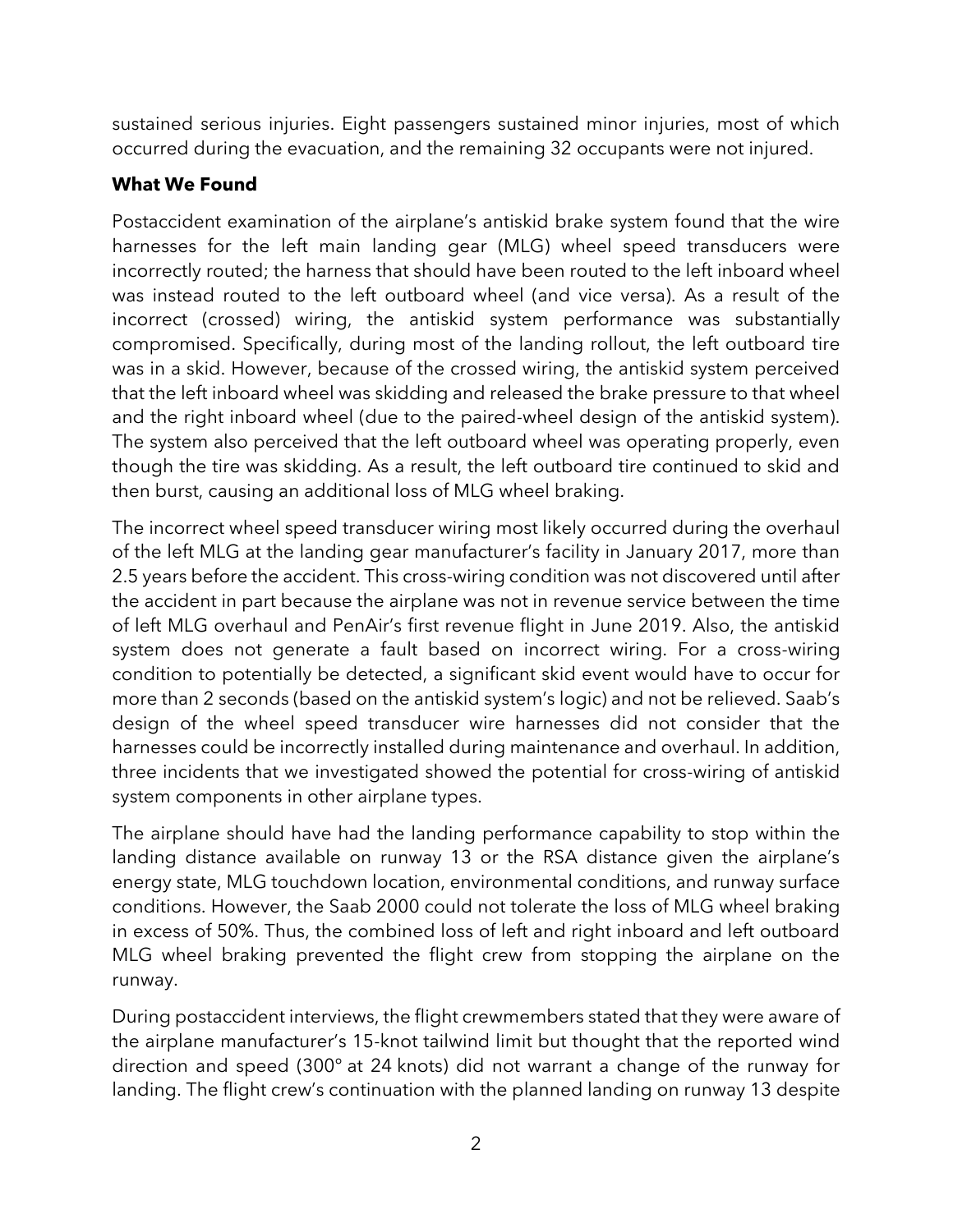the knowledge of a tailwind that exceeded the manufacturer's limit was inappropriate and was consistent with plan continuation bias, which is an unconscious cognitive bias to continue with an original plan despite changing conditions.

Further, we found that PenAir designated DUT as an airport that required a company-specific qualification for pilots-in-command (PIC) because of the surrounding terrain and complex approach and departure procedures. At the time that PenAir qualified the accident captain as a PIC to operate at DUT (about 2 months before the accident), he did not meet the total flight time in the Saab 2000 that the company's PIC airport qualification policy required. Because PenAir allowed the captain to operate at DUT without gaining the experience that the company's policy intended, the captain might not have fully understood the challenges associated with landing the Saab 2000 at the airport.

In addition, we found that the Federal Aviation Administration (FAA) approved PenAir's use of the Saab 2000 on DUT runway 13/31 without considering whether the RSA at the airport was suitable, according to FAA guidance, for an airplane with the approach speed and size of the Saab 2000. No evidence indicated that either PenAir or the FAA was aware of the RSA standards for the Saab 2000 or the inconsistency between the standards and the existing RSA dimensions at DUT. Further, neither PenAir nor the FAA considered potential mitigations to ensure that the Saab 2000 could safely operate at the airport.

## **Probable Cause**

We determined that the probable cause of this accident was the landing gear manufacturer's incorrect wiring of the wheel speed transducer harnesses on the left MLG during overhaul. The incorrect wiring caused the antiskid system not to function as intended, resulting in the failure of the left outboard tire and a significant loss of the airplane's braking ability, which led to the runway overrun. Contributing to the accident were (1) Saab's design of the wheel speed transducer wire harnesses, which did not consider and protect against human error during maintenance; (2) the FAA's lack of consideration of the RSA dimensions at DUT during the authorization process that allowed the Saab 2000 to operate at the airport; and (3) the flight crewmembers' inappropriate decision, due to their plan continuation bias, to land on a runway with a reported tailwind that exceeded the airplane manufacturer's limit. The safety margin was further reduced because of PenAir's failure to correctly apply its company-designated PIC airport qualification policy, which allowed the accident captain to operate at one of the most challenging airports in PenAir's route system with limited experience at the airport and in the Saab 2000.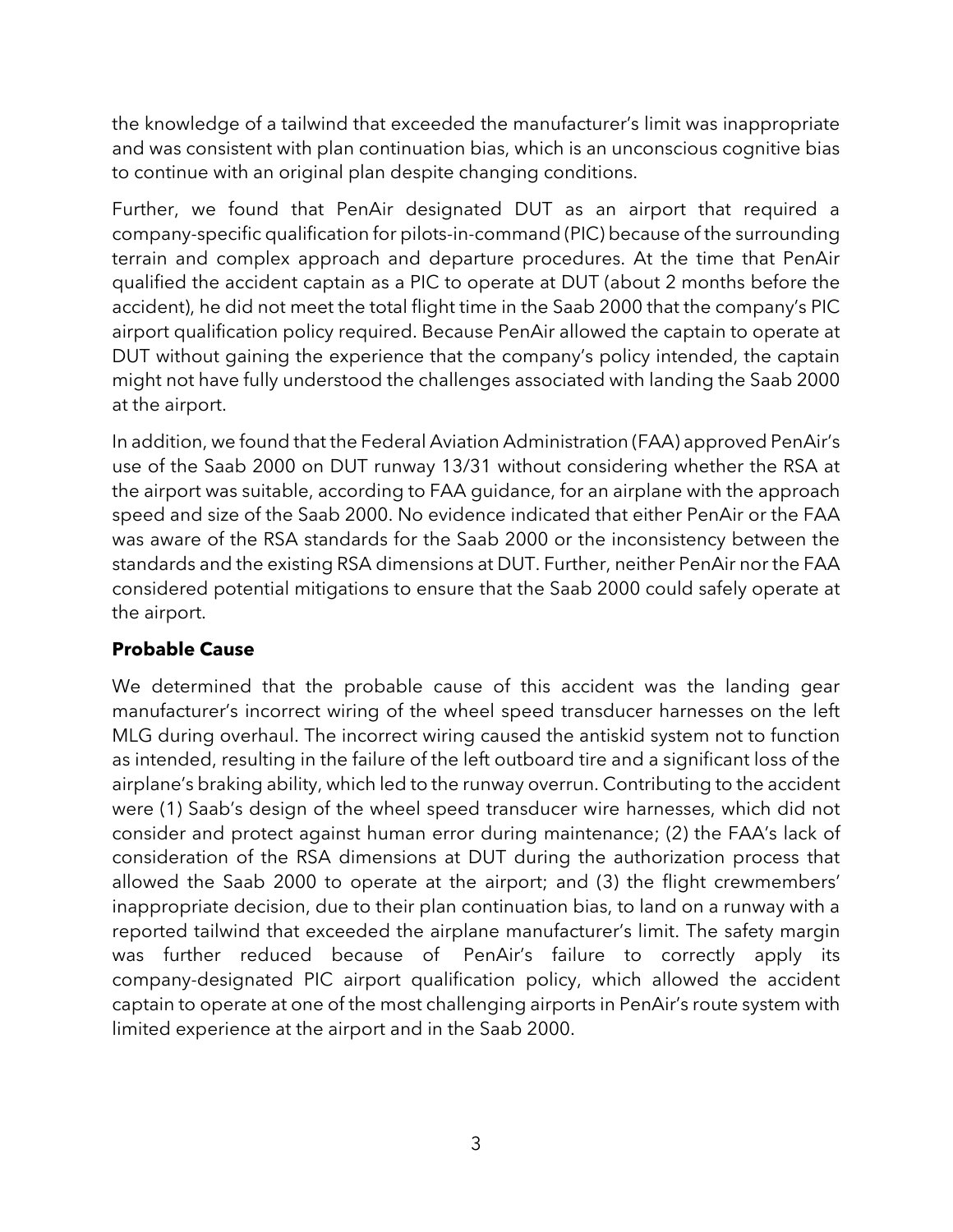#### **What We Recommended**

As a result of this investigation, we recommended that the FAA and the European Union Aviation Safety Agency review system safety assessments for landing gear systems on currently certificated transport-category airplanes to determine whether the assessments evaluated and mitigated human error that could lead to cross-wiring of antiskid brake system components, including the wheel speed transducers, and then require transport-category airplane manufacturers without such assessments to implement mitigations. We also recommended that the FAA and the European Union Aviation Safety Agency require system safety assessments addressing the landing gear antiskid system for the certification of future transport-category airplane designs; the certification should ensure that the system safety assessments evaluate and mitigate the potential for human error that can lead to a cross-wiring error. Further, we recommended that Saab redesign the wheel speed transducer wire harnesses for the Saab 2000 to prevent the harnesses from being installed incorrectly during maintenance and overhaul and that the FAA and the European Union Aviation Safety Agency require organizations that design, manufacture, and maintain aircraft to establish a safety management system.

We also recommended that the FAA notify certificate management team personnel about the circumstances of this accident and emphasize the importance of detecting and mitigating the safety risks that can result when certificate holders experience significant organizational change, such as bankruptcy, acquisition, and merger, all of which PenAir was experiencing for more than 2 years before the accident. We further recommended that the FAA revise agency guidance to include a formalized transition procedure to be used during a changeover of certificate management team personnel responsible for overseeing a certificate holder that is undergoing significant organizational change to ensure that incoming personnel are fully aware of potential safety risks.

In addition, we recommended that the FAA include the runway design code for runways of intended use among the criteria assessed when authorizing a scheduled air carrier to operate its airplanes on a regular basis at an airport certificated under Title *14 Code of Federal Regulations* Part 139.

## **Findings**

1. None of the following were factors in this accident: (1) flight crew qualifications and airplane certification, which were in accordance with US regulations; (2) flight crew medical conditions; and (3) the airworthiness of the airplane's structures and engines.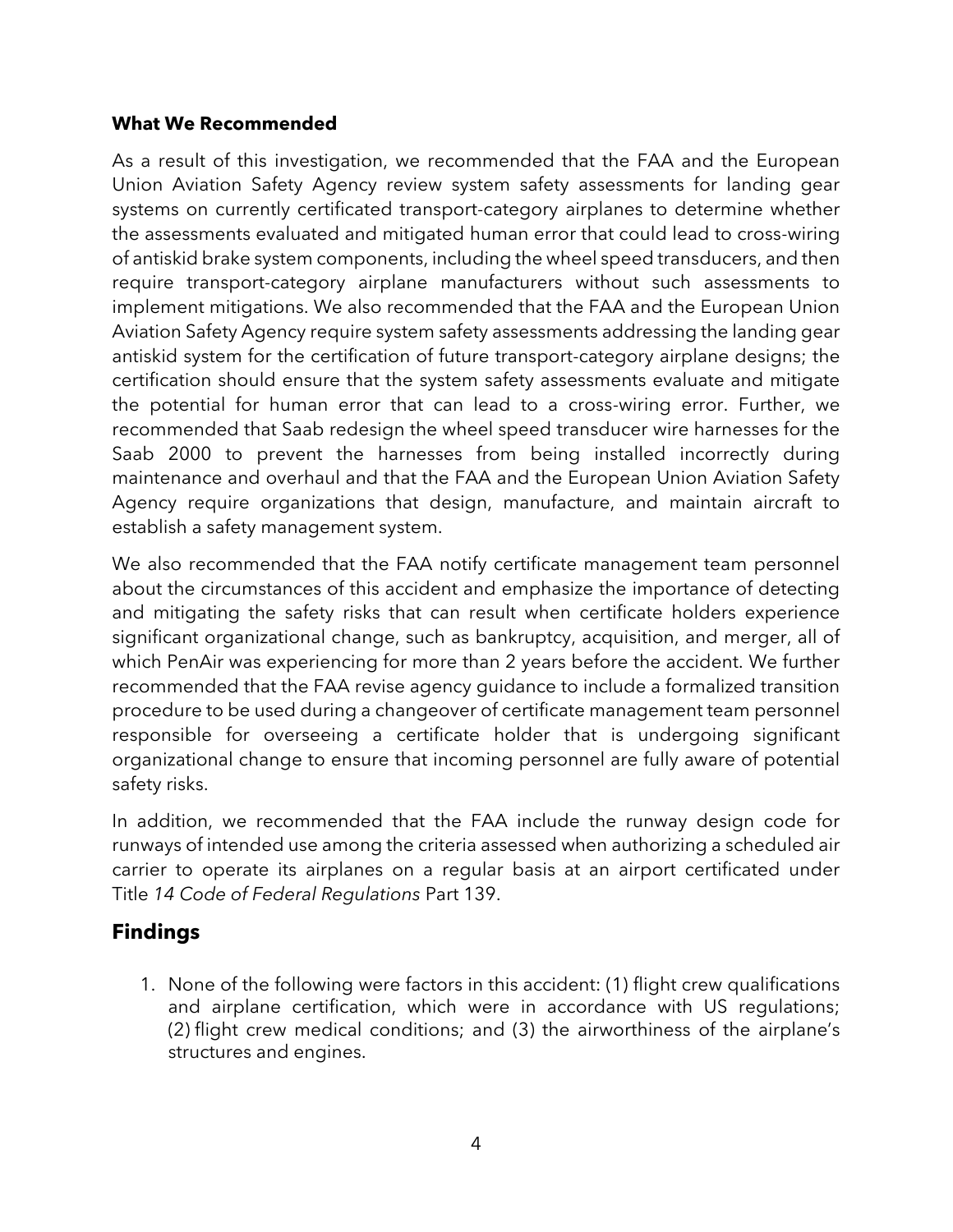- 2. The flight crew's decision to land on a runway with a reported tailwind that exceeded the airplane manufacturer's limit was intentional, inappropriate, and indicative of plan continuation bias.
- 3. The captain demonstrated inadequate aeronautical decision-making skills regarding which runway to use for landing and a lack of flight deck leadership by continuing the landing to a runway with a significant tailwind.
- 4. The evacuation delay for the crewmembers and some passengers was reasonable given the need to provide emergency medical attention to the critically injured passenger, and the emergency response was timely and effective.
- 5. The incorrect routing of the wheel speed transducer wire harnesses most likely occurred during the landing gear manufacturer's overhaul of the left main landing gear and was undetected by PenAir because such incorrect routing cannot be discovered unless a significant unrelieved skid event happens.
- 6. As a result of the crossed wiring of the left main landing gear (MLG) wheel speed transducers, the antiskid system responded to the left outboard tire skid by completely releasing the brake pressure to the left and right MLG inboard wheels.
- 7. Because the antiskid system could not alleviate the left main landing gear (MLG) outboard tire skid, the tire subsequently burst and resulted in an additional loss of MLG wheel braking.
- 8. The Saab 2000 could tolerate all the conditions at the time of the accident except for a loss of main landing gear (MLG) wheel braking in excess of 50%; thus, the combined loss of left and right inboard and left outboard MLG wheel braking prevented the flight crew from stopping the airplane on the runway.
- 9. A more robust design for the Saab 2000 wheel speed transducer wire harnesses that protects against human error could mitigate the potential for the incorrect installation of the harnesses.
- 10.The potential for cross-wiring of wheel speed transducer harnesses during installation or maintenance exists for other airplane types.
- 11.Safety management systems for aircraft designers, manufacturers, and repair stations would help identify and manage safety risks that current safety processes might not effectively mitigate.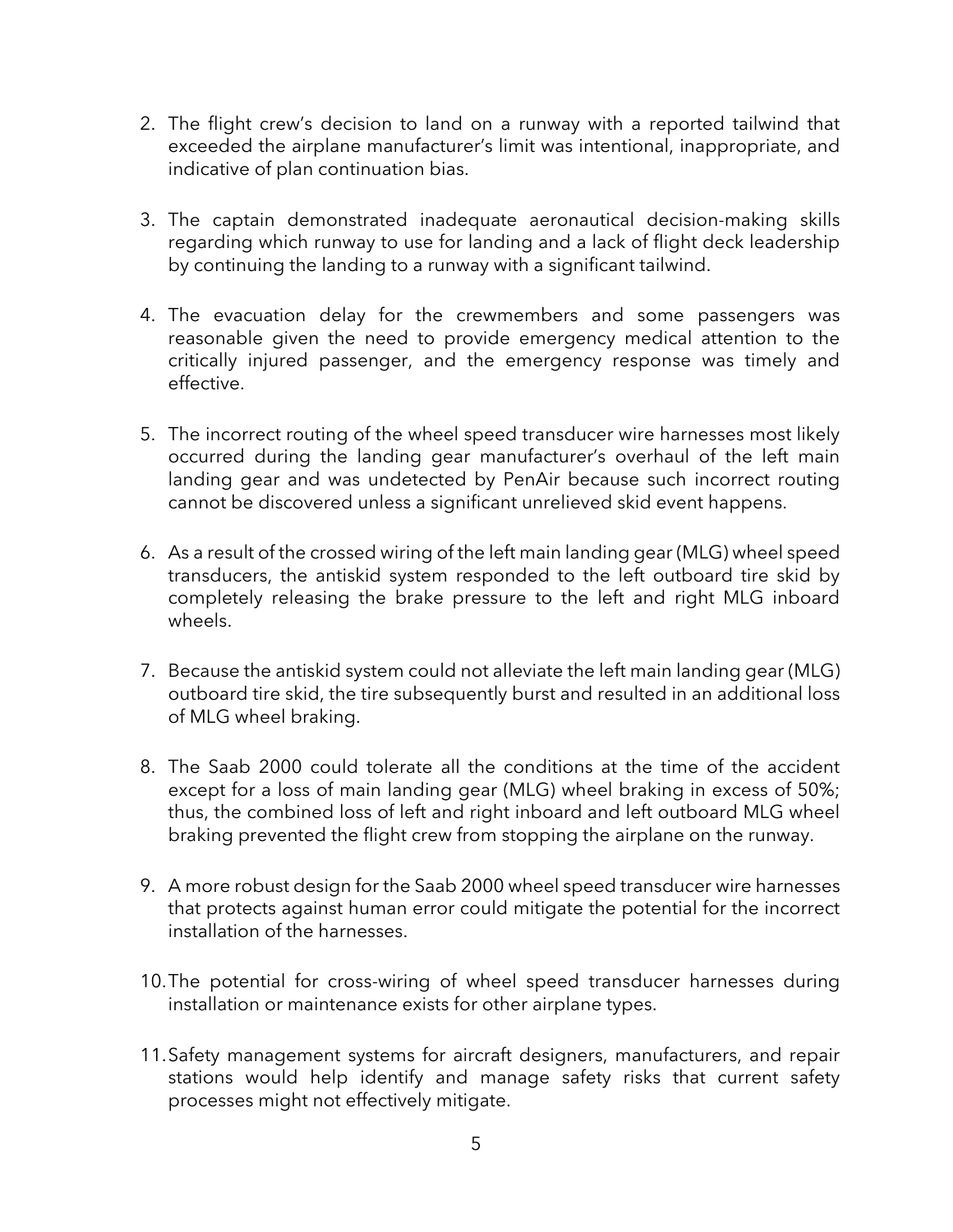- 12.PenAir's decision to allow the captain to operate at Unalaska Airport as a pilot-in-command (PIC) without meeting the PIC airport qualification criteria was inconsistent with company policy to ensure the necessary skill and experience level to operate at the airport.
- 13.The captain might not have fully understood the challenges associated with landing the Saab 2000 at Unalaska Airport because he had not achieved the experience that the company-designated pilot-in-command airport qualification policy intended.
- 14.Deficiencies associated with PenAir's safety management system decreased its effectiveness and resulted in reduced pilot feedback to management about safety concerns.
- 15.The Federal Aviation Administration's oversight of PenAir during the 2 years before the accident was insufficient to identify safety risks resulting from the company's bankruptcy, reduced route structure, loss of experienced pilots, acquisition, and merger.
- 16.The accident airplane would have been able to stop within a runway safety area that was suitable for the approach speed and size of the Saab 2000.
- 17.During the process of authorizing an air carrier to operate its aircraft at specific airports, the consideration of runway safety area dimensions for runways of intended use could help increase the aircraft's margin of safety if a runway excursion were to occur.

## **Recommendations**

### **To the Federal Aviation Administration:**

- 1. Identify all currently certificated transport-category airplanes for which system safety assessments for landing gear systems did not consider human error that could lead to cross-wiring of antiskid brake system components, including the wheel speed transducers, and require manufacturers of transport-category airplanes without such assessments to perform the assessments and then implement mitigations to prevent cross-wiring of antiskid brake system components.
- 2. Require the submission and consideration of system safety assessments addressing the landing gear antiskid system for the certification of future transport-category airplane designs. The certification should ensure that the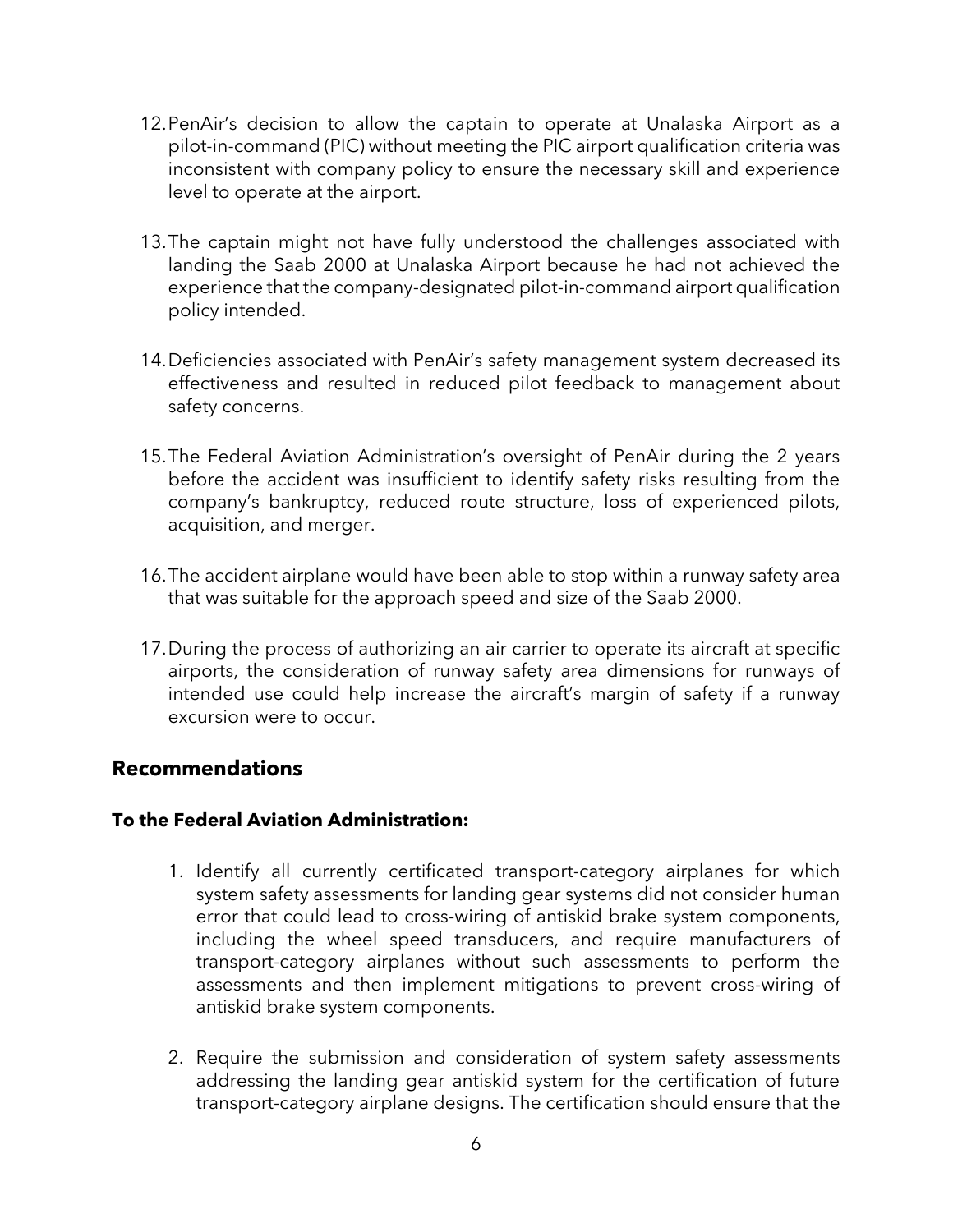system safety assessments are consistent with the intent of Advisory Circular 25.1309, System Design and Analysis, and that the assessments evaluate and mitigate the potential for human error that can lead to a cross-wiring error.

- 3. Require organizations that design, manufacture, and maintain aircraft to establish a safety management system.
- 4. Notify principal operations inspectors and frontline managers about the circumstances of this accident and emphasize the importance of existing Federal Aviation Administration guidance for detecting and mitigating the safety risks that can result when certificate holders experience significant organizational change, such as high personnel turnover, a reduction to route structures or flight schedules, bankruptcy, acquisition, and merger.
- 5. Revise Order 8900.1, Flight Standards Information Management System, to include a formalized transition procedure to be used during a changeover of certificate management team personnel responsible for overseeing a certificate holder that is undergoing significant organizational change (for a reason described in volume 6, chapter 2, section 18 of the order) to ensure that incoming personnel are fully aware of potential safety risks.
- 6. Include the runway design code for runways of intended use among the criteria assessed when authorizing a scheduled air carrier to operate its airplanes on a regular basis at an airport certificated under Title 14 *Code of Federal Regulations* Part 139.

#### **To the European Union Aviation Safety Agency:**

- 7. Identify all currently certificated transport-category airplanes for which system safety assessments for landing gear systems did not consider human error that could lead to cross-wiring of antiskid brake system components, including the wheel speed transducers, and require manufacturers of transport-category airplanes without such assessments to perform the assessments and then implement mitigations to prevent cross-wiring of antiskid brake system components.
- 8. Require the submission and consideration of system safety assessments addressing the landing gear antiskid system for the certification of future transport-category airplane designs. The certification should ensure that the system safety assessments are consistent with the intent of Acceptable Means of Compliance 25.1309, Systems Design and Analysis, and that the